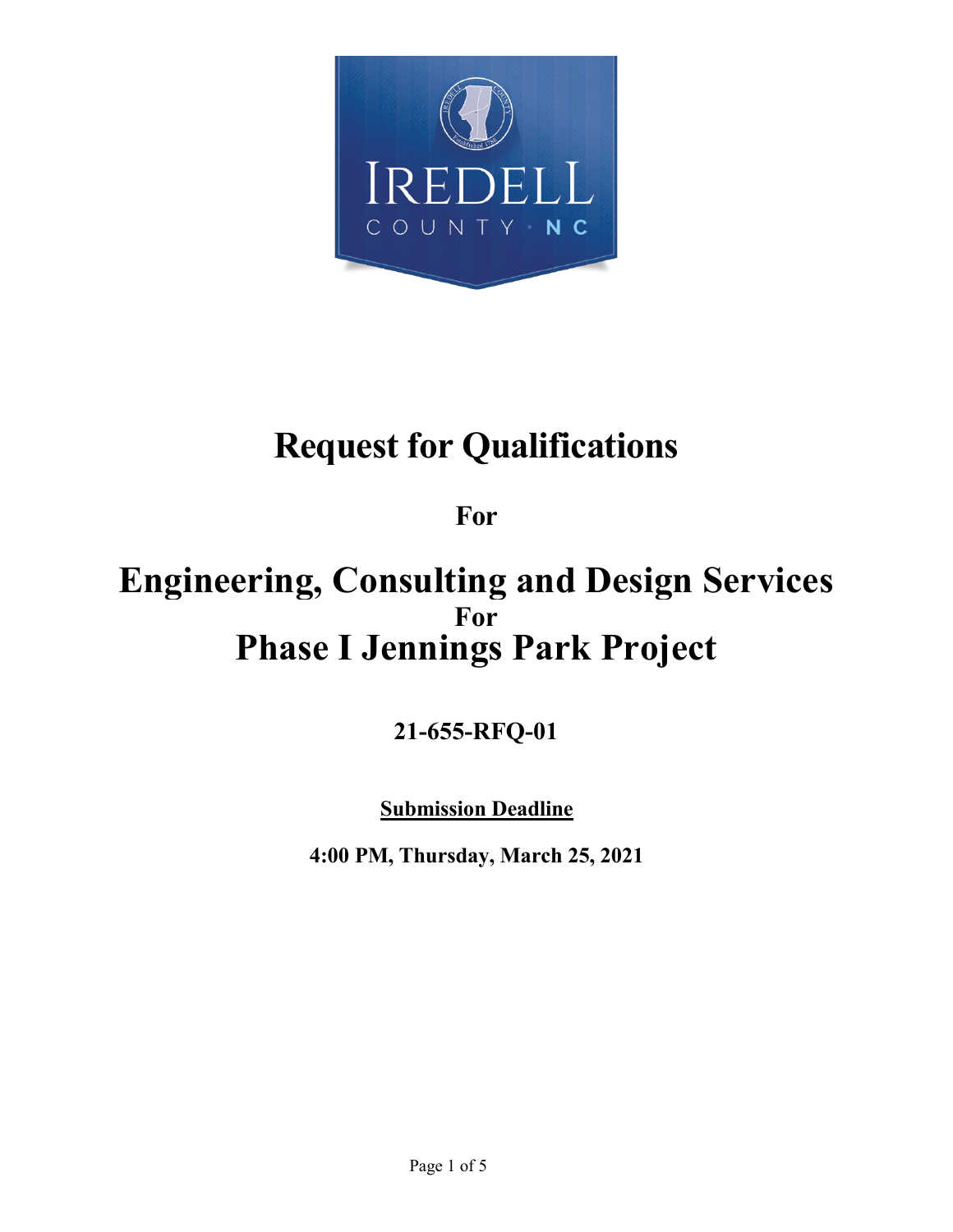# **I. Project**

Design services for Phase I construction of Jennings Park.

# **II. Project Summary**

Iredell County is seeking statements of qualifications from professional civil engineering firms (the "Firm", or "Firms") to provide planning, engineering design, permitting, and bidding assistance which includes plans and specifications as well as construction contract administration and observation for the Phase I Jennings Park project. Phase I generally includes four (4) soccer fields, 470 parking spaces, a storage building, and associated improvements.

# **III. Scope of Services Required**

Develop a Phase I site plan based on the current conceptual master plan (attached to this RFQ). Make minor adjustments to the master plan where needed, based on information such as topography, septic system constraints, etc. Plans and specifications shall address all grading, storm water drainage, erosion control, landscaping, natural playing turf, irrigation well and system, storage building, paving, sidewalks, and incidental improvements needed for a functioning soccer park. A concession and restroom building will be designed by others, but the Firm shall design all site elements for the building, such as water and sewer connections. Parking lot lighting shall be designed. It shall be designed to be owned by the County or to be provided by the local utility company, whichever the County chooses. Athletic field lighting is not part of Phase I. Design a water main extension of the Iredell Water Corporation system to bring potable water and fire protection into the site. Design the driveway connection to Deitz Road and coordinate with NCDOT for approval. A traffic impact analysis is not part of the requested services and will be provided by others if required. Include turn lanes on the plans for the driveway connection, if required by the NCDOT or if requested by Iredell County. Provide plans for offsite intersection improvements, if required by the NCDOT, as an additional service. Coordinate with NCDEQ as needed to obtain permits/approvals for erosion control plan and water main extension plan. The septic system will be designed by others, but the Firm shall coordinate the site plan with the septic system design. Design a storage building to store equipment such as lawn mowers. The building shall have power and lighting, but no plumbing.

Elements of future phases shall be partially designed to ensure that all phases are compatible and constructible without conflicts and without requiring demolition of Phase I elements. In particular, ground or floor elevations for elements in all phases shall be determined. Such determinations shall include ADA accessible paths to each element. Provisions for future lighting of the soccer fields shall also be included.

An existing conditions/topographic photogrammetric survey was completed on August 29, 2020 and is available in AutoCAD .dwg format. Where additional existing conditions data may be needed, the County will obtain and provide the data to the Firm. The County will also obtain professional services for a geotechnical subsurface investigation and for jurisdictional wetlands and streams delineations. The Firm will be provided the results of these separate services for design purposes.

### **IV. Intent**

The intent of this Request for Qualifications (RFQ) is to have professional engineering firms specifically address the services required and provide the Owner with a well-considered response for those services. It is anticipated that a contract will be negotiated with the successful engineering design firm properly licensed in the State of North Carolina on the basis of demonstrated competence and qualifications for the type of professional services required.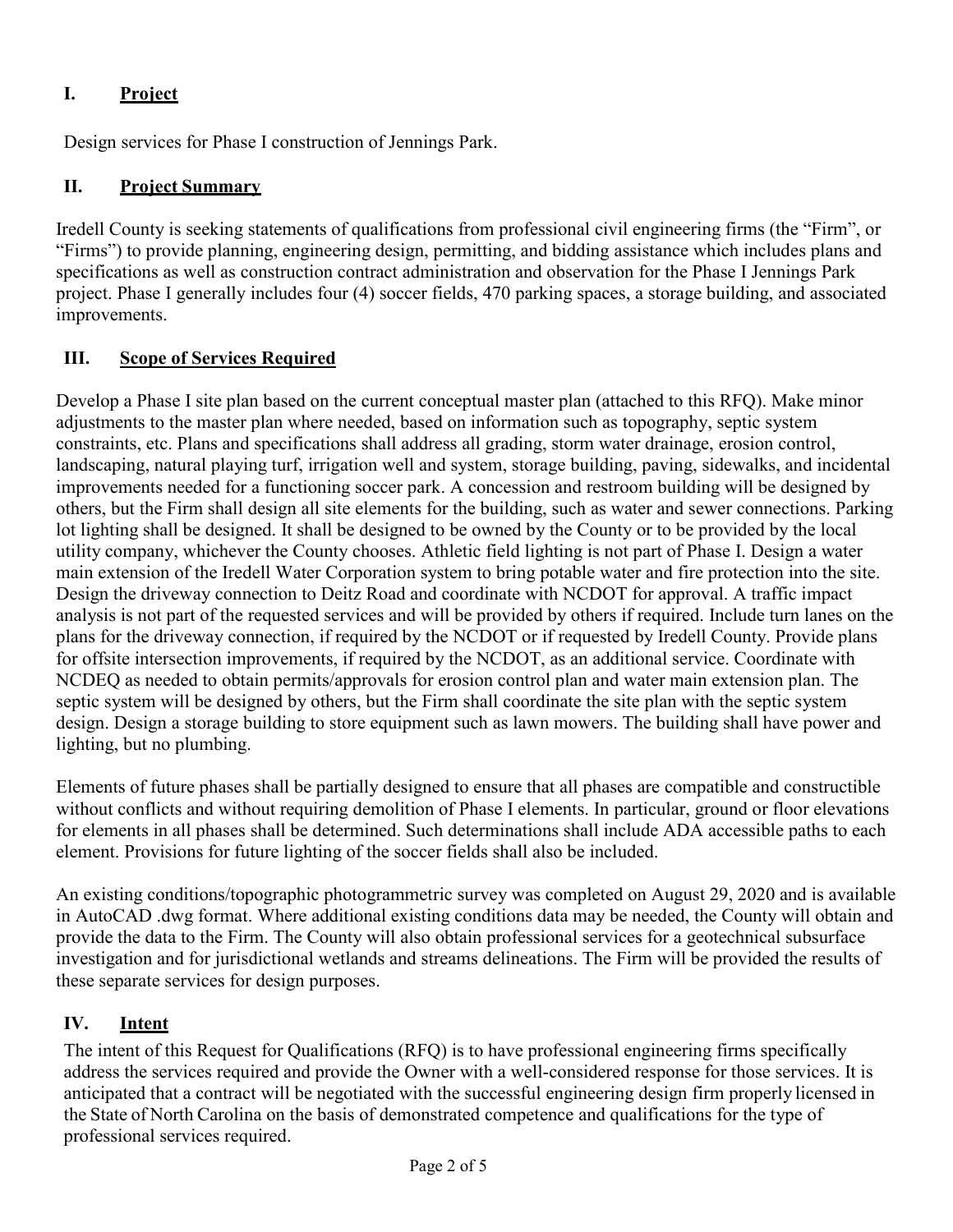#### **V. Firm Qualifications**

The selected engineering firm's assigned project staff must be experienced in all phases of planning, design, construction and regulatory compliance requirements of similar public facilities; have extensive knowledge of the regulations governing the design and construction in the State of North Carolina; and have a proven capability to effectively and efficiently produce a successful project consistent with, and meeting the needs of, the goals outlined by Iredell County.

#### **VI. Proposal Format**

Proposals should be organized into the following Sections:

- A. Professional Qualifications
- B. Past Involvement with Similar Projects
- C. Proposed Work Plan
- E. Attachments
- F. References

The following describes the elements that should be included in each of the proposal sections and the weighted point system that will be used for evaluation of the proposals. The evaluation panel may revise the elements by adding or removing elements as it deems appropriate and redistributing the points for each element.

- A. Professional Qualifications 25 points
	- 1. State the full name and address of your Firm and, if applicable, the branch office or other subsidiary element that will perform, or assist in performing, the work hereunder. Indicate whether it operates as an individual, partnership, or corporation. If as a corporation, include whether it is licensed to operate in the State of North Carolina.
	- 2. Include the name of executive and professional personnel by skill and qualification that will be employed in the work. Show where these personnel will be physically located during the time they are engaged in the work. Indicate which of these individuals you consider key to the successful completion of the project. Identify only individuals who will do the work on this project by name and title. Resumes and qualifications are required for all proposed project personnel, including all subcontractors. Qualifications and capabilities of any subcontractors must also be included.
	- 3. Include list of positions and standard hourly rates.
	- 4. State history of the firm, in terms of length of existence, types of services provided, etc. Identify the technical details that make the firm uniquely qualified for this work.
- B. Past Involvement with Similar Projects 25 points

The written proposal must include a list of specific experience in the project area and indicate proven ability in implementing similar projects for the firm **and** the individuals involved in the project. A complete list of client references must be provided for similar projects recently completed. It shall include the firm/agency name, address, telephone number, project title, and contact person.

C. Proposed Work Plan – 30 Points

Provide a detailed and comprehensive description of how the Firm intends to provide the services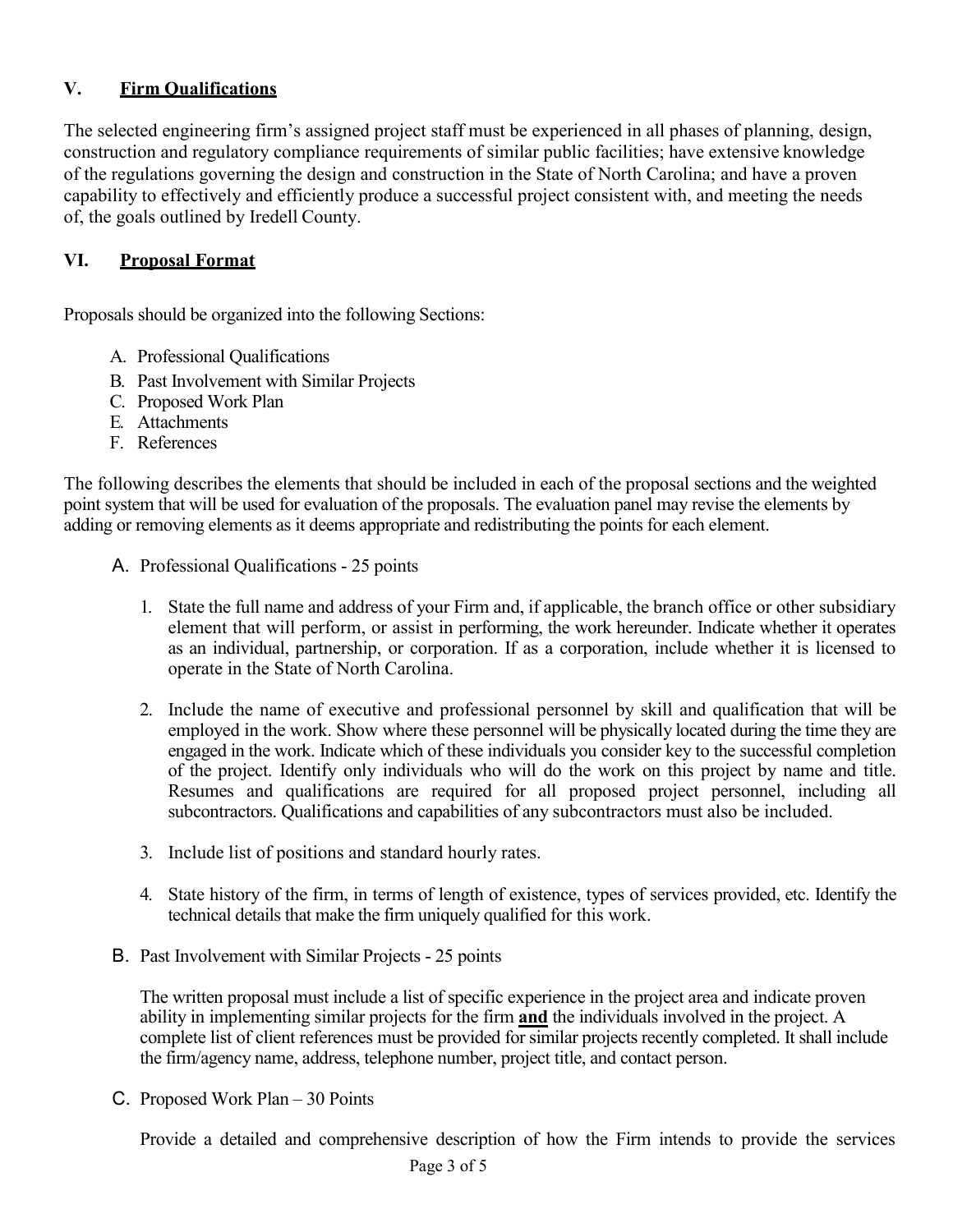requested in this RFQ. This discussion shall include, but not be limited to: how the project(s) will be managed and scheduled, how and when data will be delivered to the County, communication and coordination, the working relationship between the Firm and County staff, and the Firm's general philosophy in regards to providing the requested services.

Consultants shall be evaluated on the clarity, thoroughness, and content of their responses to the above items

D. Legal Status of Consultant – 10 Points

Must include all litigation or other legal action taken against Firm or that Firm was involved in within the last five years, to include disposition of each case.

E. References – 10 Points

Must provide a minimum of five (5) references including primary contact name, address, phone number, email, and project information.

#### **VII. Proposal Evaluation and Selection Process**

- 1. Iredell County intends to select the most qualified firm(s) on the basis of best overall qualifications package that, in its sole opinion, is most advantageous to the County.
- 2. An Evaluations Committee (the Committee) will be appointed to evaluate each qualifications package. The Committee will identify strengths, weaknesses, deficiencies and risks associated with each Firm according to the above-described criteria and point system (A through E).
- 3. A proposal with all the requested information does not guarantee the proposing Firm to be a candidate for additional consideration. The Committee may contact references to verify material submitted by the Firm.
- 4. The ranking of proposals and recommendation of any Firm is the sole responsibility of the Committee. Selection may be based solely on the individual merits of one Firm depending on the findings and opinion of the Committee or the Committee may choose to create a short-list of firms for further evaluation and consideration.
- 5. If a short list is created, the Committee may choose to schedule interviews with any, all, or none of the selected Firms. If interviews are to be held, selected Firm(s) will be given the opportunity to bring in their interview team to discuss their qualifications, past experience and proposed work plan in more detail.

The Firm's interview team must include the Firm's project team members expected to complete a majority of work on the project, but no more than six members. The interview shall consist of a presentation of up to thirty minutes (length will be provided by the Committee) by the Firm, including the person who will be the project manager on this contract, followed by approximately thirty minutes of questions and answers. Audiovisual aids may be used during the oral interviews. The Committee may record the interviews for review. Interviewed Firms will then be re-evaluated according to the above criteria (A through E), and adjustments to scoring made as appropriate.

6. Manager/Board Approval and Contract Negotiation/Execution: The Committee's recommendation of the highest rated Firm will be presented to the County's Manager or Board for approval and authorization to begin negotiations for an agreeable contract and fees. If after discussion and negotiation, a mutually agreeable agreement and fee is not successful, negotiations will be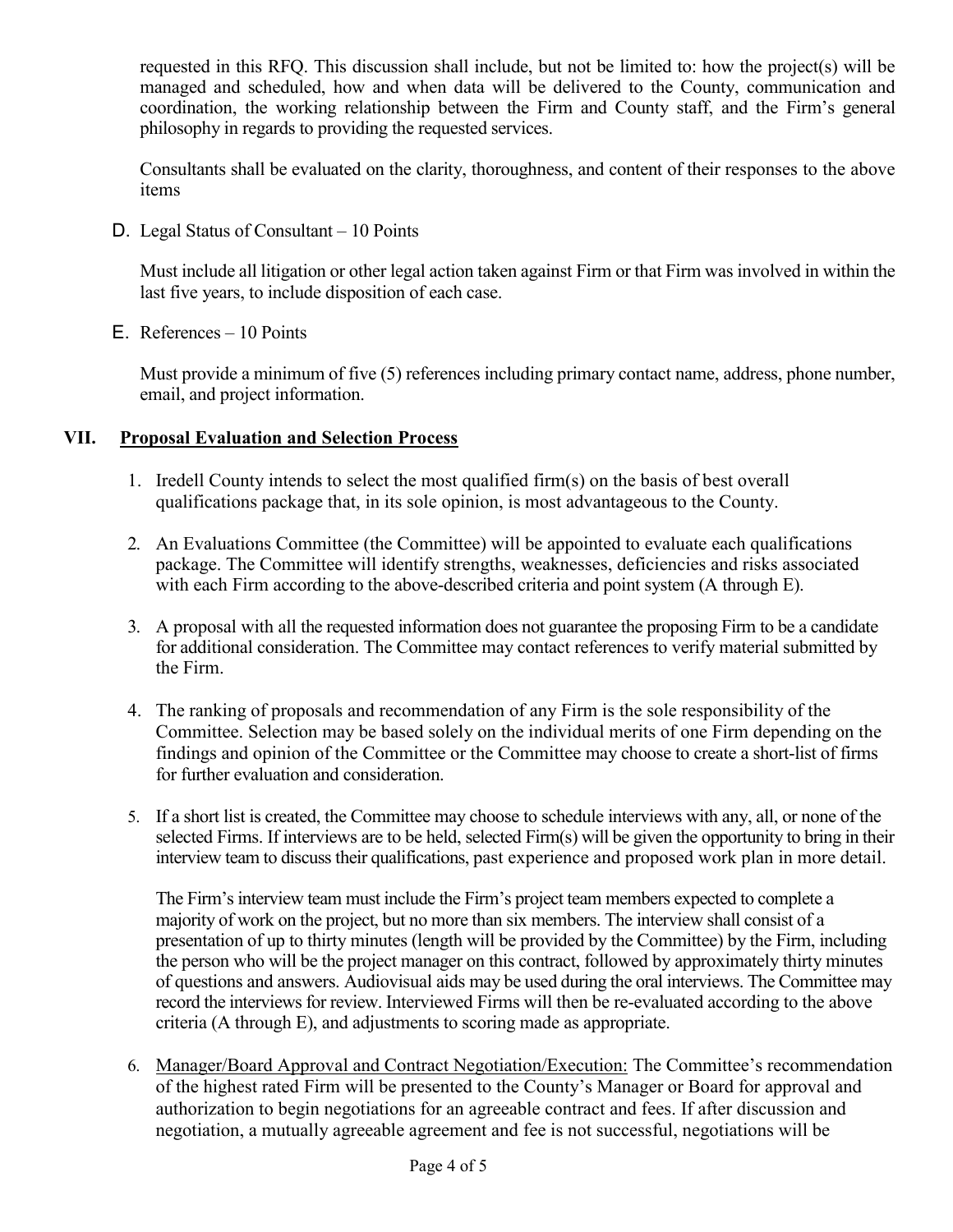terminated and the County may enter into negotiations with the second highest rated firm, and so on.

7. All Firms who submit SOQs will be notified of the selection results.

#### **VIII. Project Timeline**

The proposed key activities and milestone dates for the project include:

| <b>Activity</b>                                                               | <b>Milestone Date</b> |
|-------------------------------------------------------------------------------|-----------------------|
| <b>RFO</b> Announced and Distributed                                          | 3/3/2021              |
| Deadline for Respondent Questions                                             | 3/12/2021             |
| Proposal Submission Deadline                                                  | 3/25/2021             |
| Firm interviews and site visits, if needed                                    | $TBD - April 2021$    |
| Recommendation to County Board of Commissioners for approval TBD as Necessary |                       |
| Selected Firm Notification and Contract Negotiation                           | <b>TBD</b> -2021      |

#### **IX. Submission of Proposal Packages**

1. Qualifications Submittals shall include One (1) complete qualifications package in hardcopy, 8 1/2" x 11", side bound (or single stapled – left upper corner) with Table of Contents and reference tabs for key sections. Submittals shall not exceed sixteen (16) pages single-sided, or eight (8) pages double-sided (\*\*Front/back covers, table of contents, tab pages and photographs are excluded from these page totals).

#### **AND**

2. One (1) electronic copy on USB Drive or DVD/CD (No SD Cards).

To be considered, submissions must be received at the following address no later than **4:00 PM Thursday, March 25, 2021:**

 If delivered in person or by FedEx/UPS: Iredell County Attn: Dean Lail, Purchasing & Contracts Manager 200 South Center Street Statesville, North Carolina, 28677

If by USPS:

Iredell County Attn: Dean Lail, Purchasing & Contracts Manager PO Box 788 Statesville, North Carolina, 28687

#### **XI. General Conditions of the Request for Qualifications**

- A. Any and all cost incurred by respondents in preparing or submitting a statement of qualifications for the project shall be the respondents' sole responsibility.
- B. All submissions, responses, inquiries or correspondence relating to this RFQ will become the property of Iredell County when received.